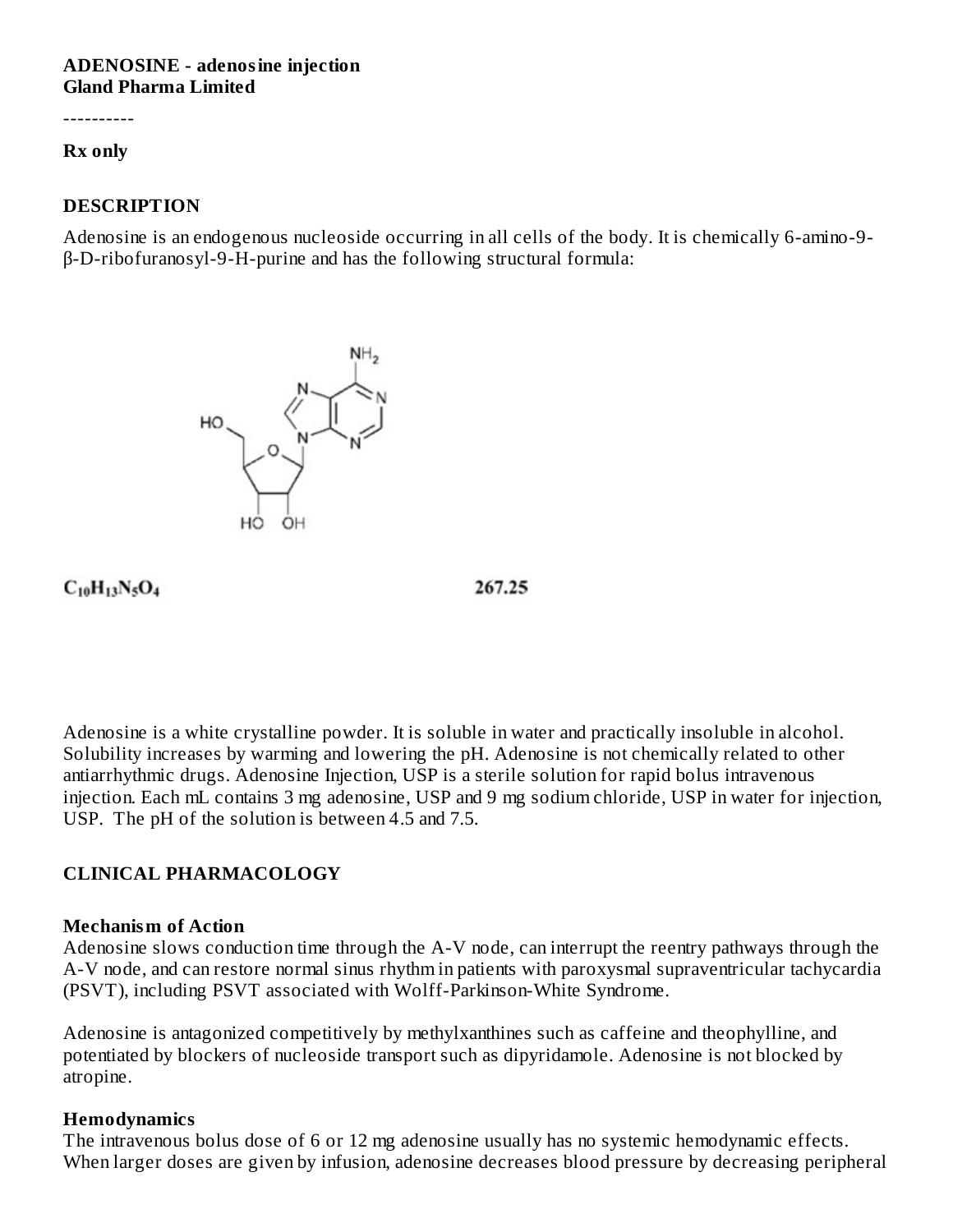#### resistance.

# **Pharmacokinetics**

Intravenously administered adenosine is rapidly cleared from the circulation via cellular uptake, primarily by erythrocytes and vascular endothelial cells. This process involves a specific transmembrane nucleoside carrier system that is reversible, nonconcentrative, and bidirectionally symmetrical. Intracellular adenosine is rapidly metabolized either via phosphorylation to adenosine monophosphate by adenosine kinase, or via deamination to inosine by adenosine deaminase in the cytosol. Since adenosine kinase has a lower  $\rm K_m$  and  $\rm V_{max}$ than adenosine deaminase, deamination plays a significant role only when cytosolic adenosine saturates the phosphorylation pathway. Inosine formed by deamination of adenosine can leave the cell intact or can be degraded to hypoxanthine, xanthine, and ultimately uric acid. Adenosine monophosphate formed by phosphorylation of adenosine is incorporated into the high-energy phosphate pool. While extracellular adenosine is primarily cleared by cellular uptake with a half-life of less than 10 seconds in whole blood, excessive amounts may be deaminated by an ecto-form of adenosine deaminase. As adenosine requires no hepatic or renal function for its activation or inactivation, hepatic and renal failure would not be expected to alter its effectiveness or tolerability.

# **Clinical Trial Results**

In controlled studies in the United States, bolus doses of 3, 6, 9, and 12 mg were studied. A cumulative 60% of patients with paroxysmal supraventricular tachycardia had converted to normal sinus rhythm within one minute after an intravenous bolus dose of 6 mg adenosine (some converted on 3 mg and failures were given 6 mg), and a cumulative 92% converted after a bolus dose of 12 mg. Seven to sixteen percent of patients converted after 1 to 4 placebo bolus injections. Similar responses were seen in a variety of patient subsets, including those using or not using digoxin, those with Wolff-Parkinson-White Syndrome, males, females, blacks, Caucasians, and Hispanics.

Adenosine is not effective in converting rhythms other than PSVT, such as atrial flutter, atrial fibrillation, or ventricular tachycardia, to normal sinus rhythm.

# **INDICATIONS & USAGE**

Adenosine Injection, USP is indicated for the following:

Conversion to sinus rhythm of paroxysmal supraventricular tachycardia (PSVT), including that associated with accessory bypass tracts (Wolff-Parkinson-White Syndrome). When clinically advisable, appropriate vagal maneuvers (e.g., Valsalva maneuver), should be attempted prior to adenosine administration.

It is important to be sure the adenosine solution actually reaches the systemic circulation (see **DOSAGE AND ADMINISTRATION**).

Adenosine does not convert atrial flutter, atrial fibrillation, or ventricular tachycardia to normal sinus rhythm. In the presence of atrial flutter or atrial fibrillation, a transient modest slowing of ventricular response may occur immediately following adenosine administration.

# **CONTRAINDICATIONS**

Adenosine injection is contraindicated in:

1. Second- or third-degree A-V block (except in patients with a functioning artificial pacemaker). 2. Sinus node disease, such as sick sinus syndrome or symptomatic bradycardia (except in patients with a functioning artificial pacemaker).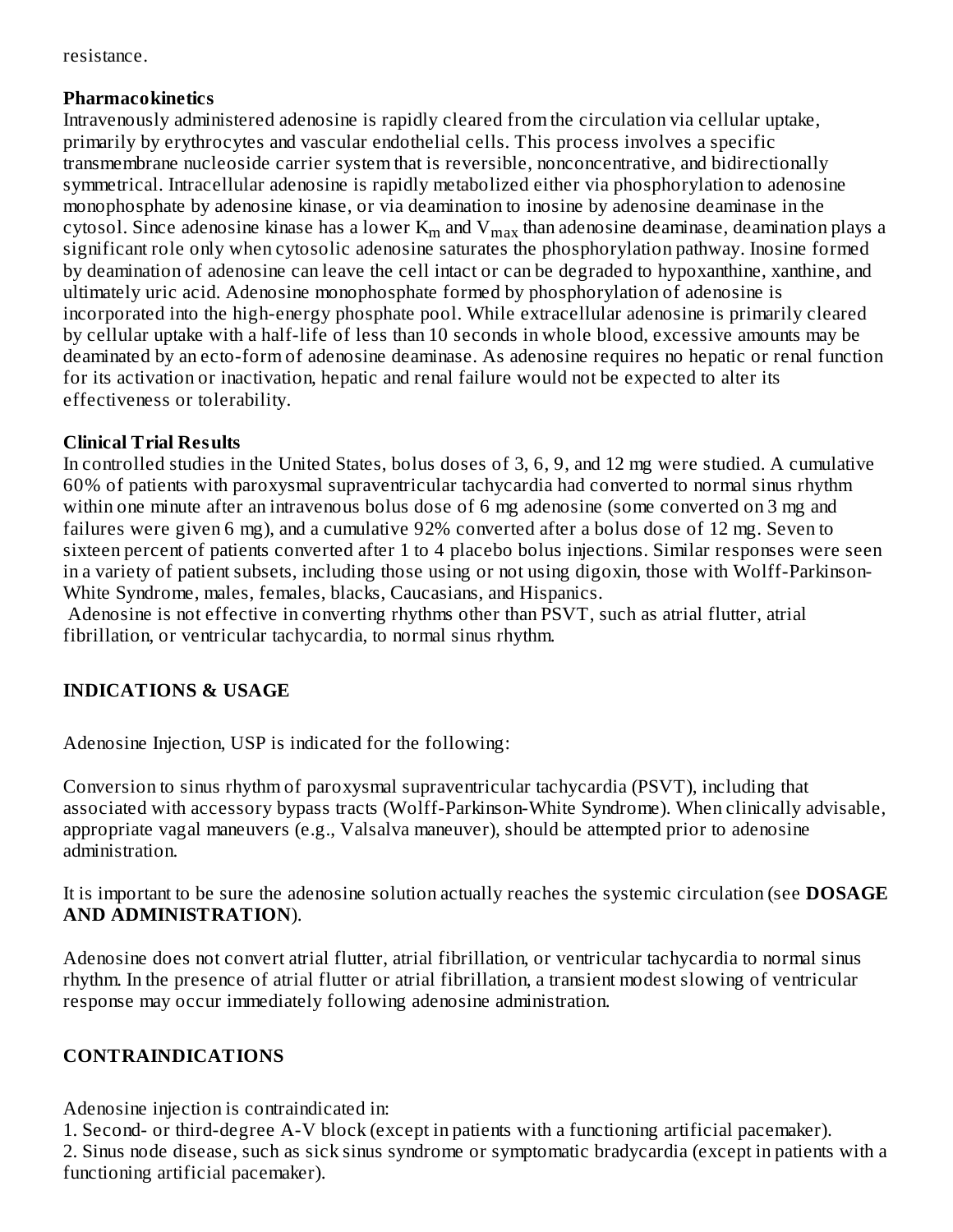3. Known hypersensitivity to adenosine.

### **WARNINGS**

### **Heart Block**

Adenosine exerts its effect by decreasing conduction through the A-V node and may produce a short lasting first-, second- or third-degree heart block. Appropriate therapy should be instituted as needed. Patients who develop high-level block on one dose of adenosine should not be given additional doses. Because of the very short half-life of adenosine, these effects are generally self-limiting. Appropriate resuscitative measures should be available.

Transient or prolonged episodes of asystole have been reported with fatal outcomes in some cases. Rarely, ventricular fibrillation has been reported following adenosine administration, including both resuscitated and fatal events. In most instances, these cases were associated with the concomitant use of digoxin and, less frequently with digoxin and verapamil. Although no causal relationship or drug-drug interaction has been established, adenosine should be used with caution in patients receiving digoxin or digoxin and verapamil in combination.

### **Arrhythmias at Time of Conversion**

At the time of conversion to normal sinus rhythm, a variety of new rhythms may appear on the electrocardiogram. They generally last only a few seconds without intervention, and may take the form of premature ventricular contractions, atrial premature contractions, atrial fibrillation, sinus bradycardia, sinus tachycardia, skipped beats, and varying degrees of A-V nodal block. Such findings were seen in 55% of patients.

#### **Bronchoconstriction**

Adenosine is a respiratory stimulant (probably through activation of carotid body chemoreceptors) and intravenous administration in man has been shown to increase minute ventilation (Ve) and reduce arterial  $PCO<sub>2</sub>$  causing respiratory alkalosis.

Adenosine administered by inhalation has been reported to cause bronchoconstriction in asthmatic patients, presumably due to mast cell degranulation and histamine release. These effects have not been observed in normal subjects. Adenosine has been administered to a limited number of patients with asthma and mild to moderate exacerbation of their symptoms has been reported. Respiratory compromise has occurred during adenosine infusion in patients with obstructive pulmonary disease. Adenosine should be used with caution in patients with obstructive lung disease not associated with bronchoconstriction (e.g., emphysema, bronchitis, etc.) and should be avoided in patients with bronchoconstriction or bronchospasm (e.g., asthma). Adenosine should be discontinued in any patient who develops severe respiratory difficulties.

#### **PRECAUTIONS**

#### **Drug Interactions**

Intravenous adenosine has been effectively administered in the presence of other cardioactive drugs, such as quinidine, beta-adrenergic blocking agents, calcium channel blocking agents, and angiotensin converting enzyme inhibitors, without any change in the adverse reaction profile. Digoxin and verapamil use may be rarely associated with ventricular fibrillation when combined with adenosine (see **WARNINGS**). Because of the potential for additive or synergistic depressant effects on the SA and AV nodes, however, adenosine should be used with caution in the presence of these agents. The use of adenosine in patients receiving digitalis may be rarely associated with ventricular fibrillation (see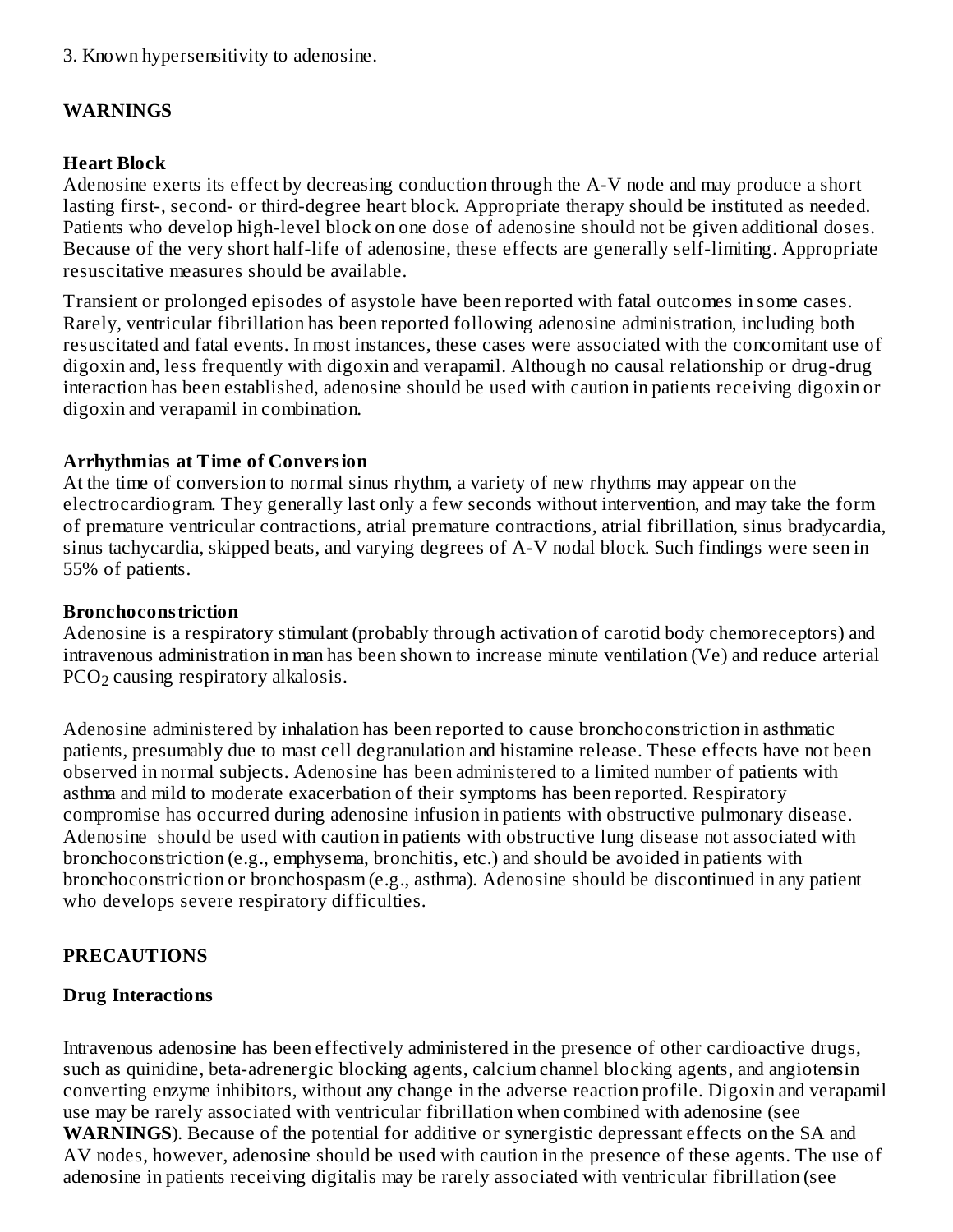# **WARNINGS**).

The effects of adenosine are antagonized by methylxanthines such as caffeine and theophylline. In the presence of these methylxanthines, larger doses of adenosine may be required or adenosine may not be effective. Adenosine effects are potentiated by dipyridamole. Thus, smaller doses of adenosine may be effective in the presence of dipyridamole. Carbamazepine has been reported to increase the degree of heart block produced by other agents. As the primary effect of adenosine is to decrease conduction through the A-V node, higher degrees of heart block may be produced in the presence of carbamazepine.

### **Carcinogenesis & Mutagenesis & Impairment of Fertility**

Studies in animals have not been performed to evaluate the carcinogenic potential of adenosine. Adenosine was negative for genotoxic potential in the Salmonella (Ames Test) and Mammalian Microsome Assay.

Adenosine, however, like other nucleosides at millimolar concentrations present for several doubling times of cells in culture, is known to produce a variety of chromosomal alterations. Fertility studies in animals have not been conducted with adenosine.

### **Pregnancy**

### *Teratogenic Effects:* **Pregnancy Category C**

Animal reproduction studies have not been conducted with adenosine; nor have studies been performed in pregnant women. As adenosine is a naturally occurring material, widely dispersed throughout the body, no fetal effects would be anticipated. However, since it is not known whether adenosine can cause fetal harm when administered to pregnant women, adenosine should be used during pregnancy only if clearly needed.

#### **Pediatric Us e**

No controlled studies have been conducted in pediatric patients to establish the safety and efficacy of adenosine for the conversion of paroxysmal supraventricular tachycardia (PSVT). However, intravenous adenosine has been used for the treatment of PSVT in neonates, infants, children and adolescents (see **DOSAGE AND ADMINISTRATION**). 1

#### **Geriatric Us e**

Clinical studies of adenosine did not include sufficient numbers of subjects aged 65 and over to determine whether they respond differently from younger subjects. Other reported clinical experience has not identified differences in responses between elderly and younger patients. In general, adenosine in geriatric patients should be used with caution since this population may have a diminished cardiac function, nodal dysfunction, concomitant diseases or drug therapy that may alter hemodynamic function and produce severe bradycardia or AV block.

#### **ADVERSE REACTIONS**

The following reactions were reported with intravenous adenosine used in controlled U.S. clinical trials. The placebo group had a less than 1% rate of all of these reactions.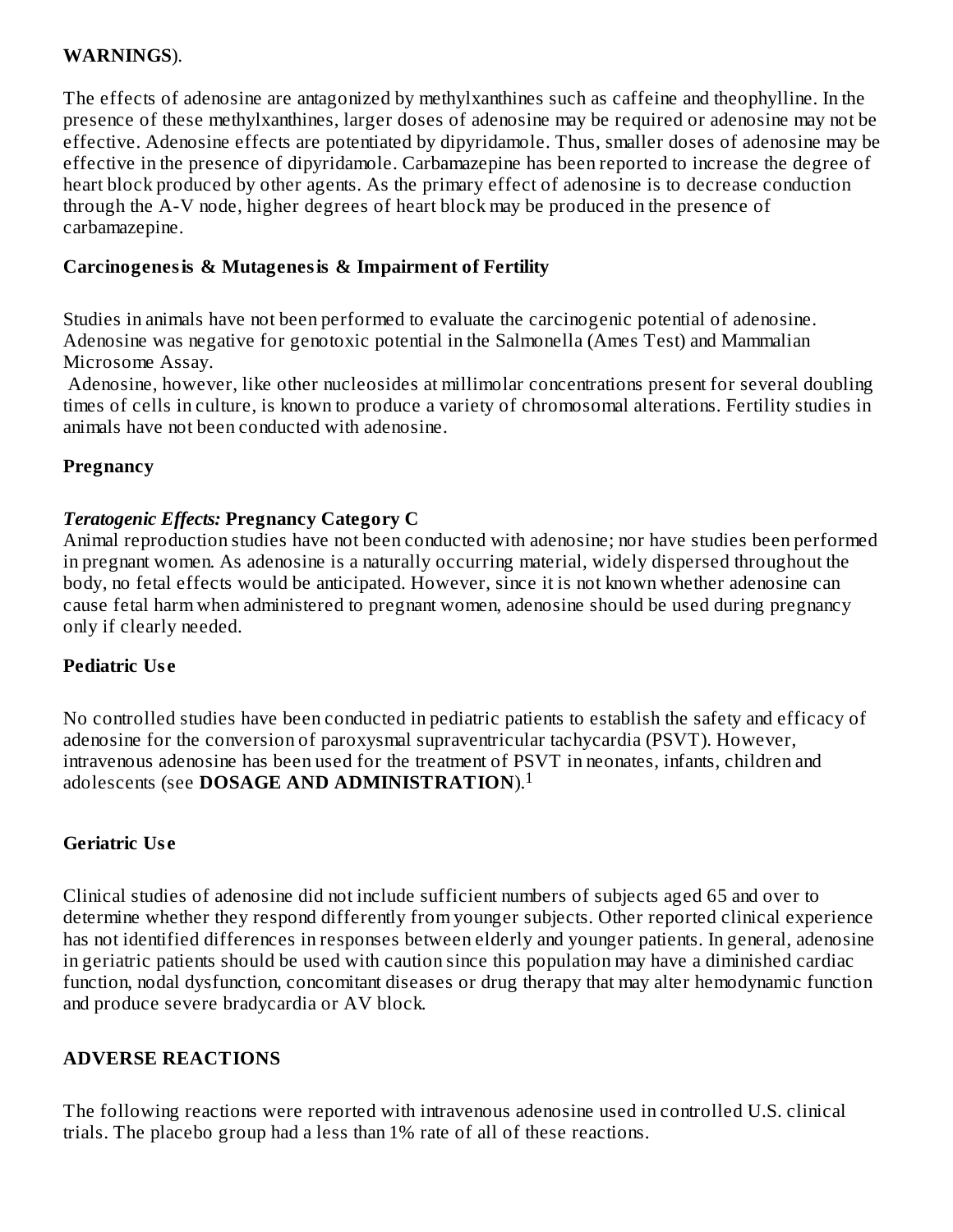|                                                   | <b>Cardiovas cular</b> Facial flushing (18%), headache (2%), sweating, palpitations, chest pain, hypotension<br>(less than $1\%$ ).                                               |
|---------------------------------------------------|-----------------------------------------------------------------------------------------------------------------------------------------------------------------------------------|
| <b>Respiratory</b>                                | Shortness of breath/dyspnea (12%), chest pressure (7%), hyperventilation, head<br>pressure (less than 1%).                                                                        |
| <b>Central</b><br><b>Nervous</b><br><b>System</b> | Lightheadedness $(2%)$ , dizziness, tingling in arms, numbness $(1%)$ , apprehension,<br>blurred vision, burning sensation, heaviness in arms, neck and back pain (less than 1%). |
|                                                   | <b>Gastrointestinal</b> Nausea (3%), metallic taste, tightness in throat, pressure in groin (less than 1%).                                                                       |

### **Post Marketing Experience (s ee WARNINGS)**

The following adverse events have been reported from marketing experience with adenosine injection. Because these events are reported voluntarily from a population of uncertain size, are associated with concomitant diseases and multiple drug therapies and surgical procedures, it is not always possible to reliably estimate their frequency or establish a causal relationship to drug exposure. Decisions to include these events in labeling are typically based on one or more of the following factors:

(1) seriousness of the event, (2) frequency of the reporting, (3) strength of causal connection to the drug, or a combination of these factors.

#### **Cardiovas cular**

Prolonged asystole, ventricular tachycardia, ventricular fibrillation, transient increase in blood pressure, bradycardia, atrial fibrillation, and Torsade de Pointes.

# **Respiratory**

Bronchospasm

#### **Central Nervous System**

Seizure activity, including tonic clonic (grand mal) seizures, and loss of consciousness.

# **OVERDOSAGE**

The half-life of adenosine is less than 10 seconds. Thus, adverse effects are generally rapidly selflimiting. Treatment of any prolonged adverse effects should be individualized and be directed toward the specific effect. Methylxanthines, such as caffeine and theophylline, are competitive antagonists of adenosine.

# **DOSAGE & ADMINISTRATION**

For rapid bolus intravenous use only.

**Adenosine injection should be given as a rapid bolus by the peripheral intravenous route. To be certain the solution reaches the systemic circulation, it should be administered either directly into** a vein or, if given into an IV line, it should be given as close to the patient as possible and followed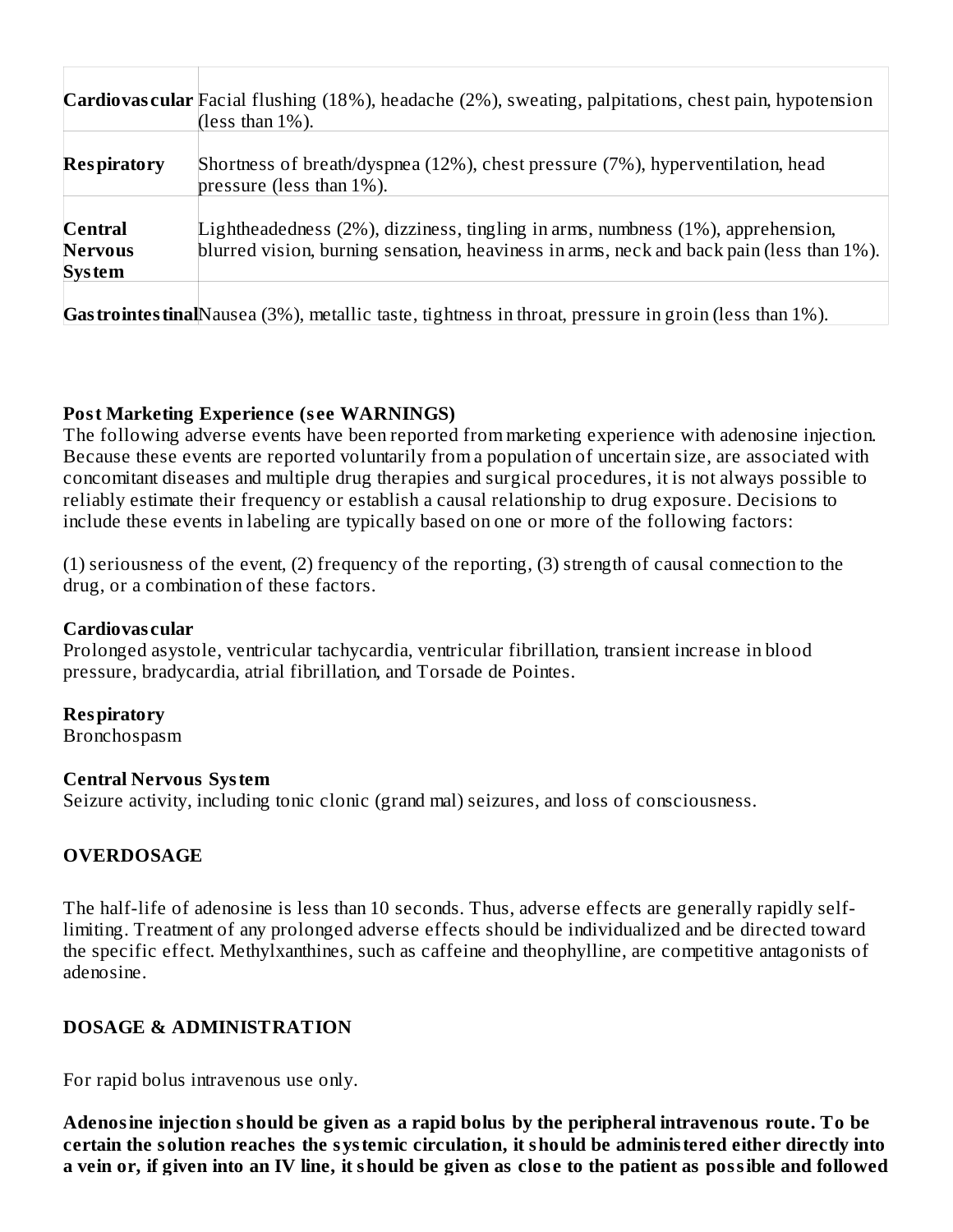# **by a rapid saline flush.**

#### **Adult Patients**

The dose recommendation is based on clinical studies with peripheral venous bolus dosing. Central venous (CVP or other) administration of adenosine has not been systematically studied.

The recommended intravenous doses for adults are as follows:

*Initial dose:*6 mg given as a rapid intravenous bolus (administered over a 1 to 2 second period).

*Repeat administration:*If the first dose does not result in elimination of the supraventricular tachycardia within 1 to 2 minutes, 12 mg should be given as a rapid intravenous bolus. This 12 mg dose may be repeated a second time if required.

#### **Pediatric Patients**

The dosages used in neonates, infants, children and adolescents were equivalent to those administered to adults on a weight basis.

#### *Pediatric Patients with a Body Weight <50 kg Initial dose:*

Give 0.05 to 0.1 mg/kg as a rapid IV bolus given either centrally or peripherally. A saline flush should follow.

*Repeat administration:*If conversion of PSVT does not occur within 1 to 2 minutes, additional bolus injections of adenosine can be administered at incrementally higher doses, increasing the amount given by 0.05 to 0.1 mg/kg. Follow each bolus with a saline flush. This process should continue until sinus rhythm is established or a maximum single dose of 0.3 mg/kg is used.

# *Pediatric Patients with a Body Weight ≥ 50 kg*

Administer the adult dose.

#### **Dos es greater than 12 mg are not recommended for adult and pediatric patients.**

NOTE: Parenteral drug products should be inspected visually for particulate matter and discoloration prior to administration.

#### **HOW SUPPLIED**

Adenosine Injection, USP is supplied as a sterile solution in normal saline as follows:

| <b>NDC</b> | Adenosine Injection, USP (3 mg per mL)                                      | <b>Package Factor</b>             |
|------------|-----------------------------------------------------------------------------|-----------------------------------|
|            | 68083-101- 6 mg per 2 mL in a 2 mL Single-Use Prefilled Plastic<br>Syringe  | $\vert$ 10 syringes per<br>carton |
| 02         | 68083-101- 12 mg per 4 mL in a 4 mL Single-Use Prefilled Plastic<br>Syringe | $\vert$ 10 syringes per<br>carton |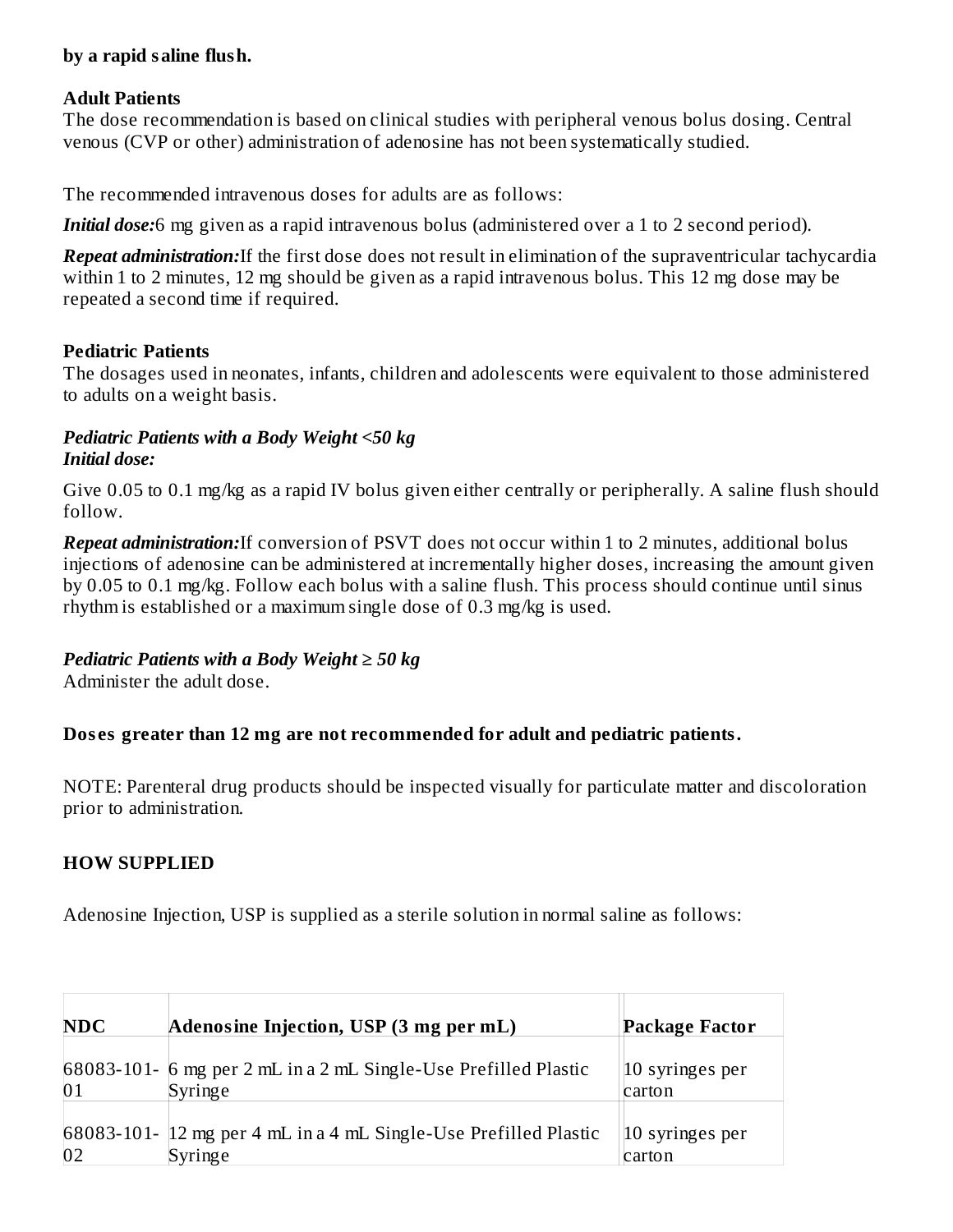#### **Storage Conditions**

# **Store at 20° to 25°C (68° to 77°F). [See USP Controlled Room Temperature.]**

# **Do not freeze.**

**DO NOT REFRIGERATE** as crystallization may occur. If crystallization has occurred, dissolve crystals by warming to room temperature. The solution must be clear at the time of use.

### **Sterile, Nonpyrogenic, Pres ervative-free, DEHP-free, PVC-free.**

### **The container closure is not made with natural rubber latex.**

Discard unused portion.

May require needle or blunt. To prevent needle-stick injuries, needles should not be recapped, purposely bent or broken by hand.

### **REFERENCES**

1. Paul T. Pfammatter. J-P. Adenosine: an effective and safe antiarrhythmic drug in pediatrics. Pediatric Cardiology 1997; 18:118-126.

#### **Manufactured by:**

Gland Pharma Limited D.P. Pally, Dundigal post, Hyderabad-500 043, India.

Revised: January 2014

# **PACKAGE LABEL.PRINCIPAL DISPLAY PANEL**

NDC 68083-101-01 2 mL Syringe Adenosine Injection, USP 6 mg per 2 mL (3 mg per mL)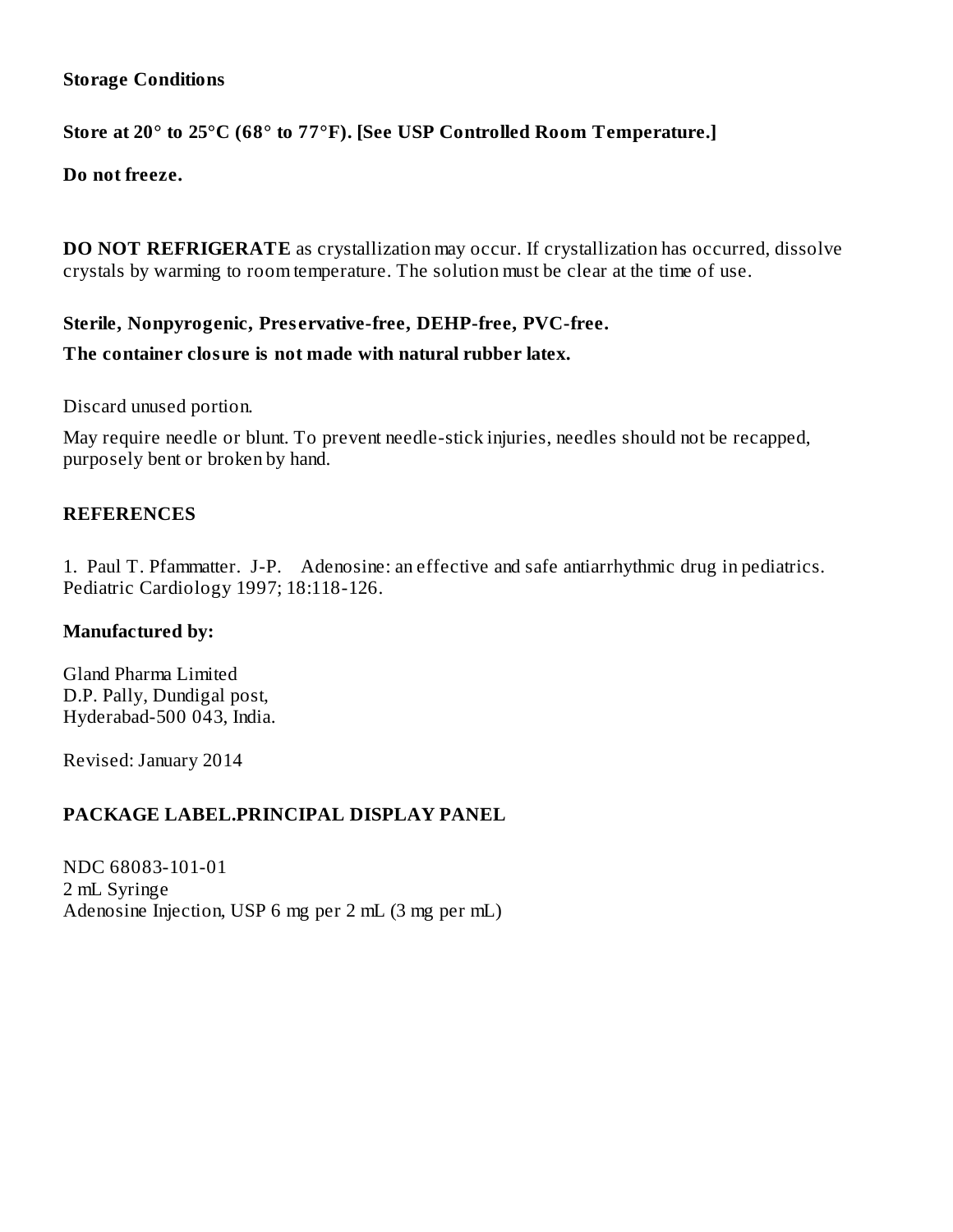

NDC 68083-101-02 4 mL Syringe Adenosine Injection, USP 12 mg per 4 mL (3 mg per mL)